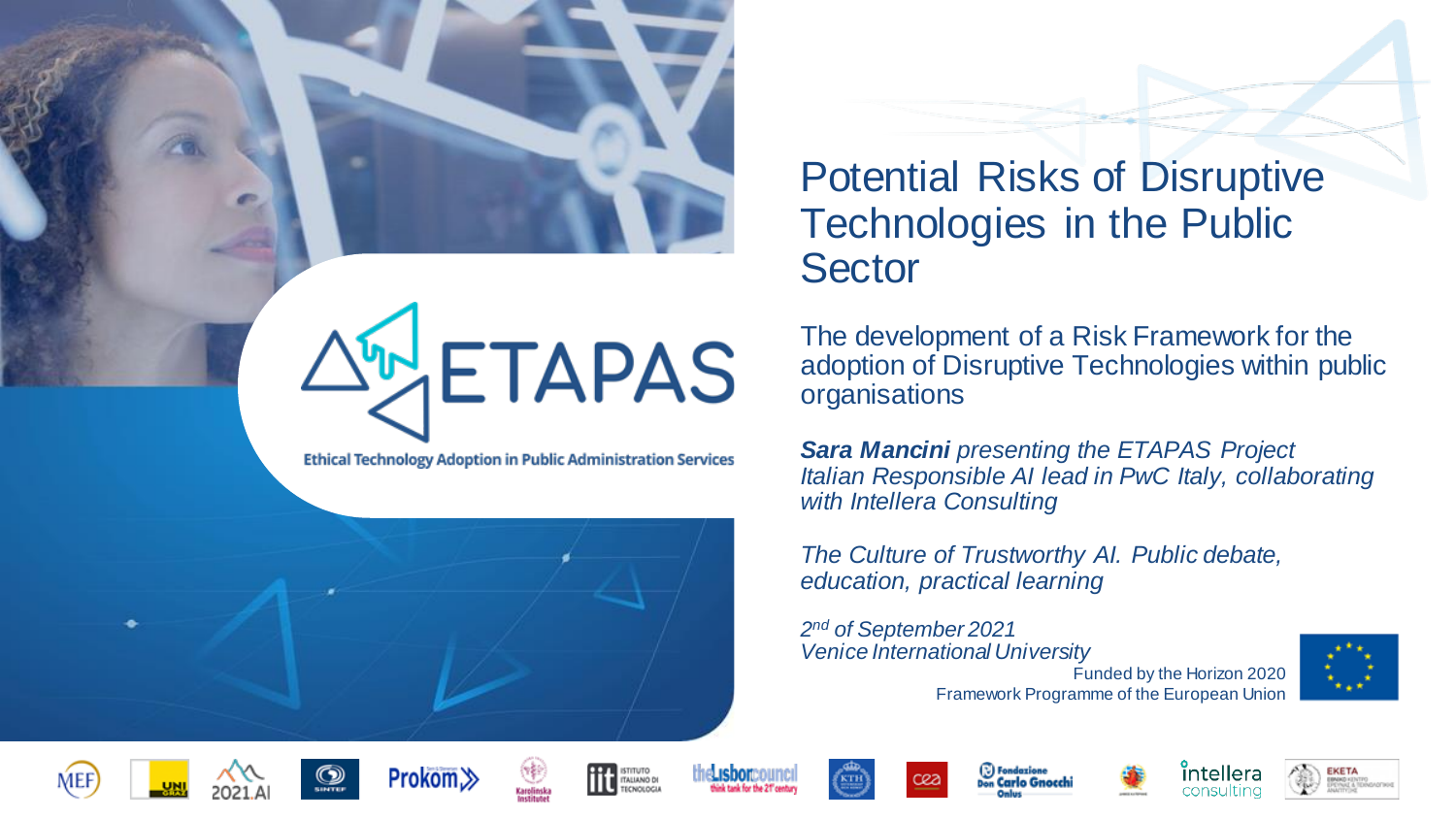Different trends pushing Public Bodies towards an ethical-aware adoption of Disruptive Technologies (DT)

*Why is the Public Sector adopting Disruptive Technologies?* 



**<sup>1</sup> To improve service delivery for citizens** Citizens' demand for transparency and fairness should

*Why should they consider ethics?* 

be addressed





**To be aligned with European and national strategies**



Legal and regulatory framework is evolving towards a risk-based framework





**3 To be resilient to the Covid-19 pandemic**



Accelerated digitalisation of the public sector stressed the importance of compliance ethical requirements

















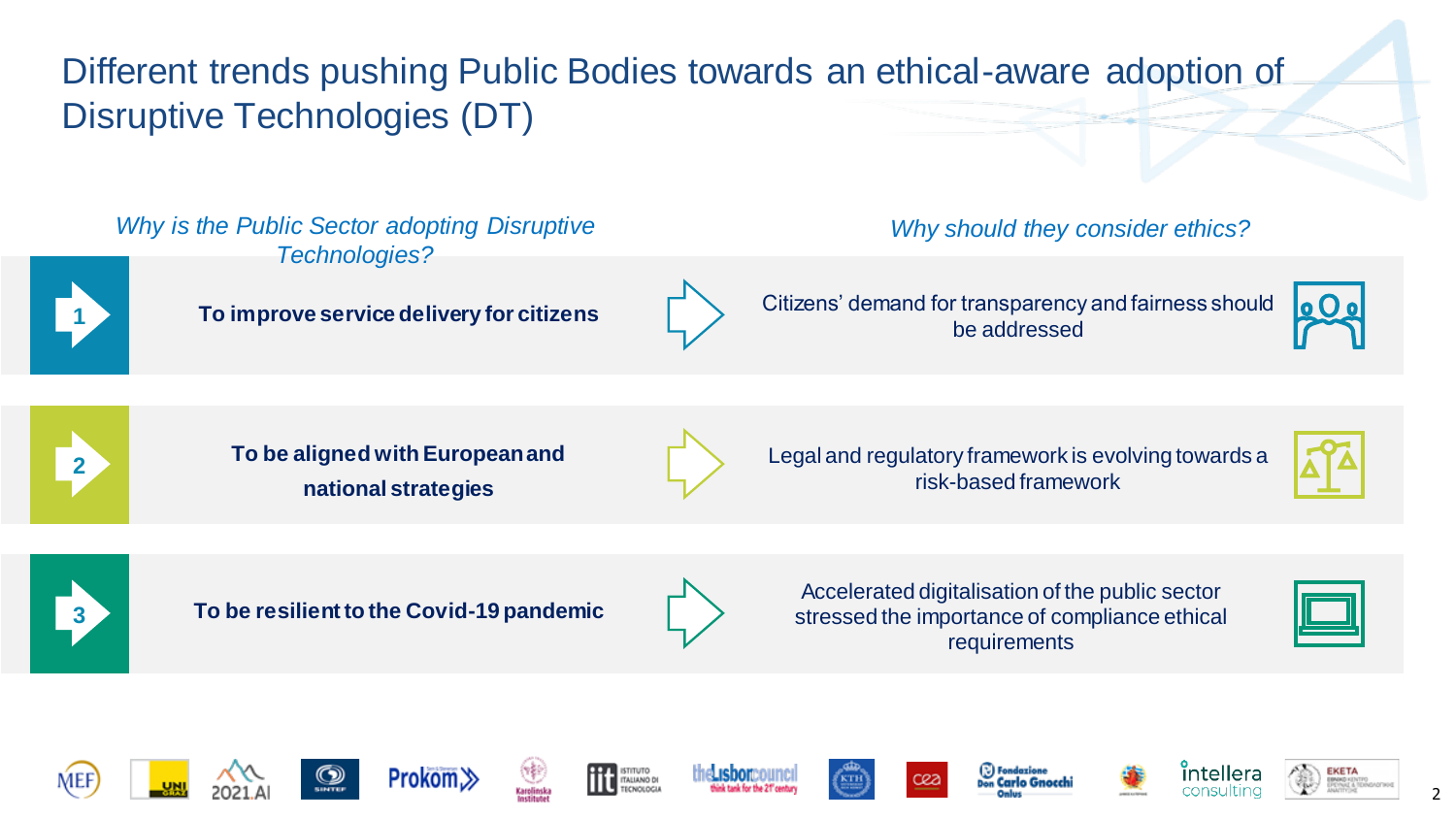# The ETAPAS Consortium

The ETAPAS Consortium is formed by 14 Partners from 8 different countries including:

- Public Administrations and Public Services Providers: Italian Ministry of the Economy and Finance (MEF), Municipality of Katerini (MUKA), Fondazione Don Carlo Gnocchi Onlus .
- Digital Innovation Hubs: CERTH, SINTEF, CEA List.
- Industry player: Intellera Consulting.
- IT SMEs: Prokom, 2021 AI.

MEI

- Universities and Research Organisations: KTH Royal Institute of Technology, Karolinska Institutet, University of Graz, Italian Institute of Technology (IIT).
- Think Thank association: the Lisbon Council.

Prokom≫

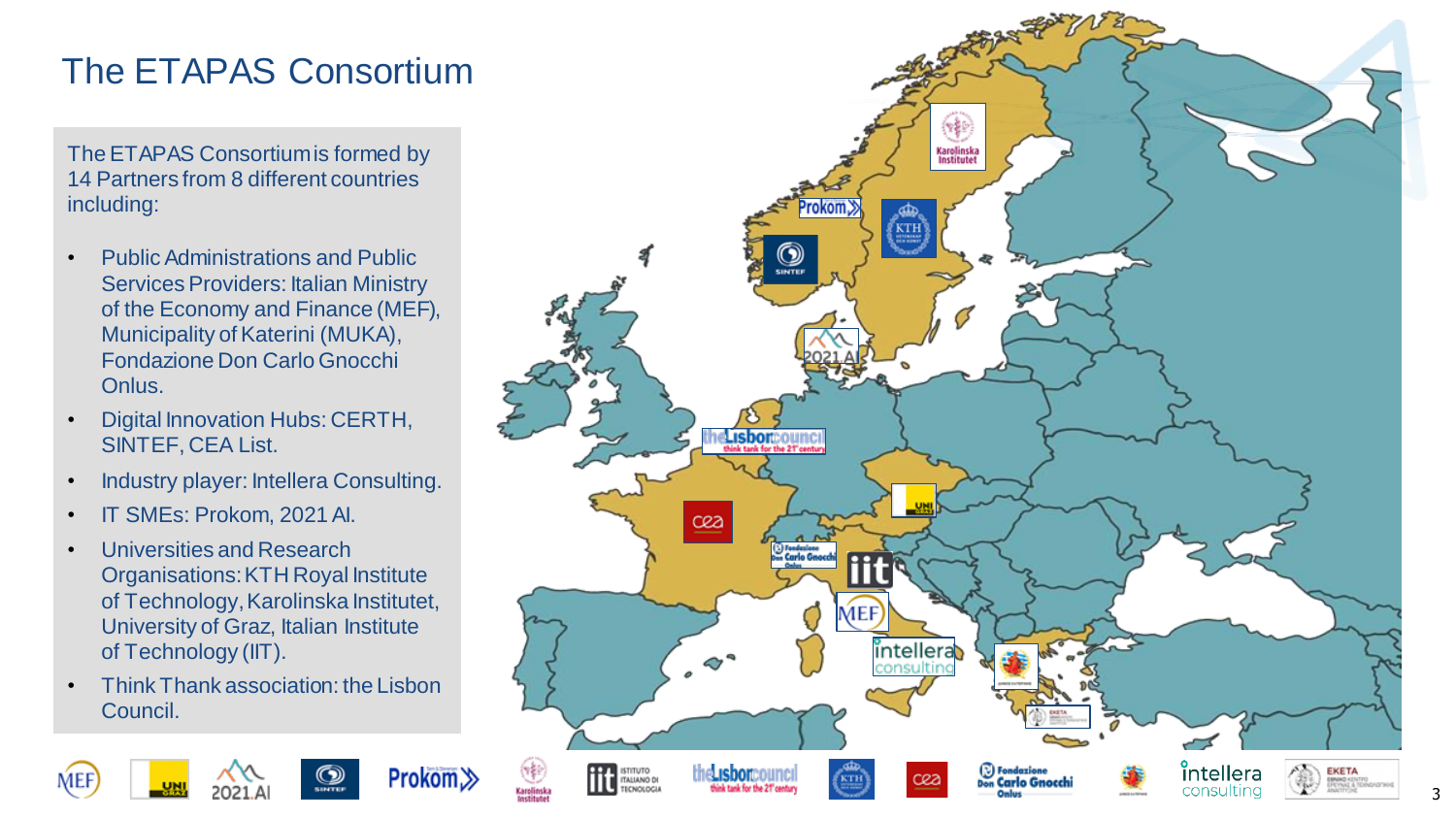### The ETAPAS Project at a glance

**Responsible Disruptive Technology Framework including Risk Assessment Methodology**

<u>TITTI</u>







**Phase 1 – Research & Design**



**Phase 2 – Test & Validation**

**Tested on four different use cases** 



**Prototypical technological platform to be developed** 



**3 Phase 3 – Synthesys& Impact Pathways**







**Prokom**≫



ISTITUTO<br>ITALIANO DI<br>TECNOLOGIA











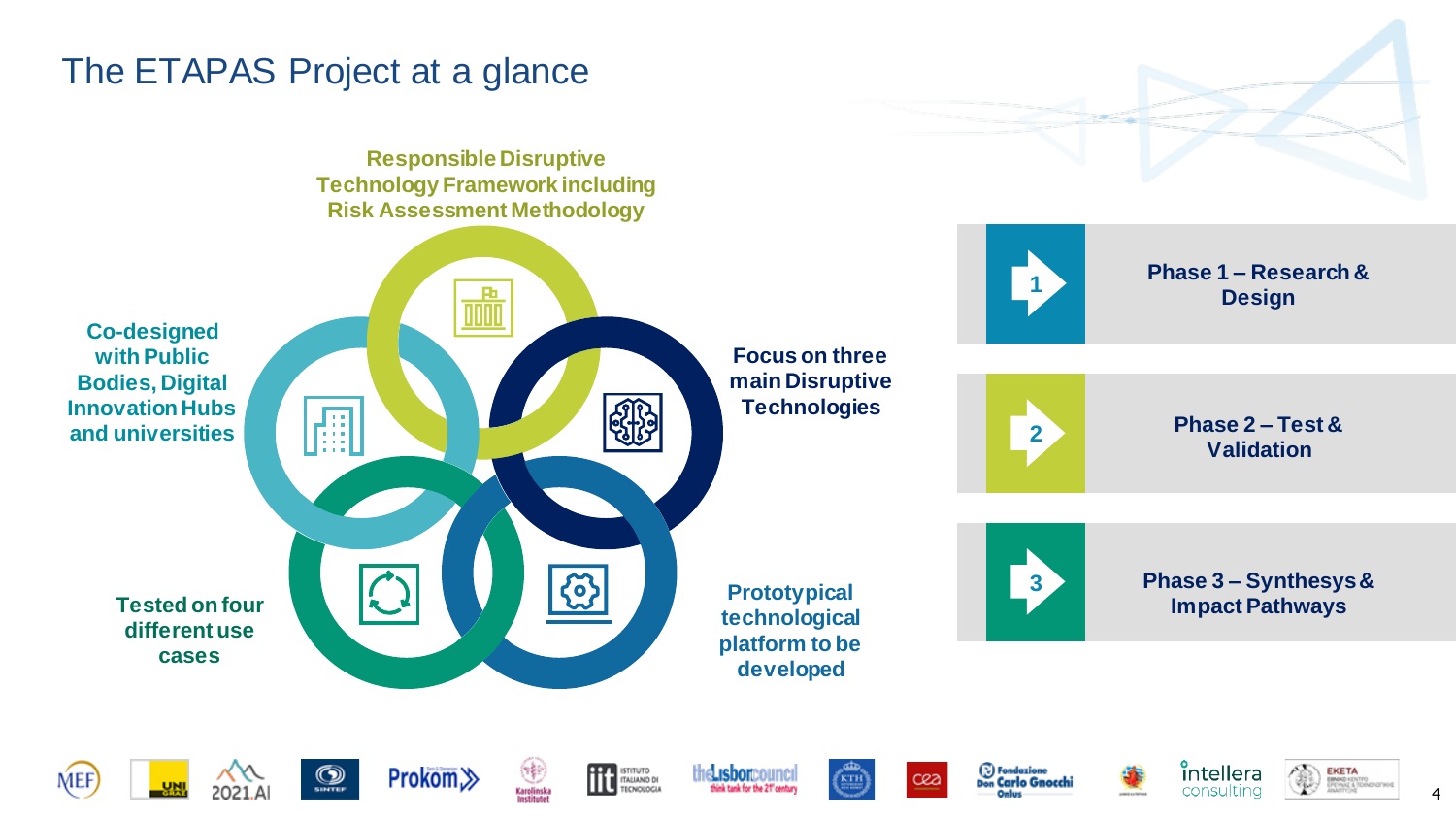The ETAPAS Responsible Disruptive Technologies (RDT) Framework provides both the ethical and legal direction and the indicators to help mitigate the risks of DT-based applications



**ETAPAS Generic Code of Conduct for DTs in the PS provides 10 principles**  to guide public sector organisations conduct. It can serve both as affirmations of values and as the basis of an internal accountability mechanism for the organizations.





**European Legal Framework** provides an analysis of Primary, Secondary and Case Law for DTs in the PS.

It describes identified gaps in binding and non-binding sources regarding the regulation of DTs in the PS and consideration of potential regulatory solutions.



The **ETAPAS RDT Indicator Framework**  provide a practical

methodology to evaluate & assess the impact of the DT application as well as if and how the risks are mitigated



The **ETAPAS Risk Framework** provides a detailed mapping of all the risks to which public bodies are exposed when adopting DT<sub>s</sub>.



















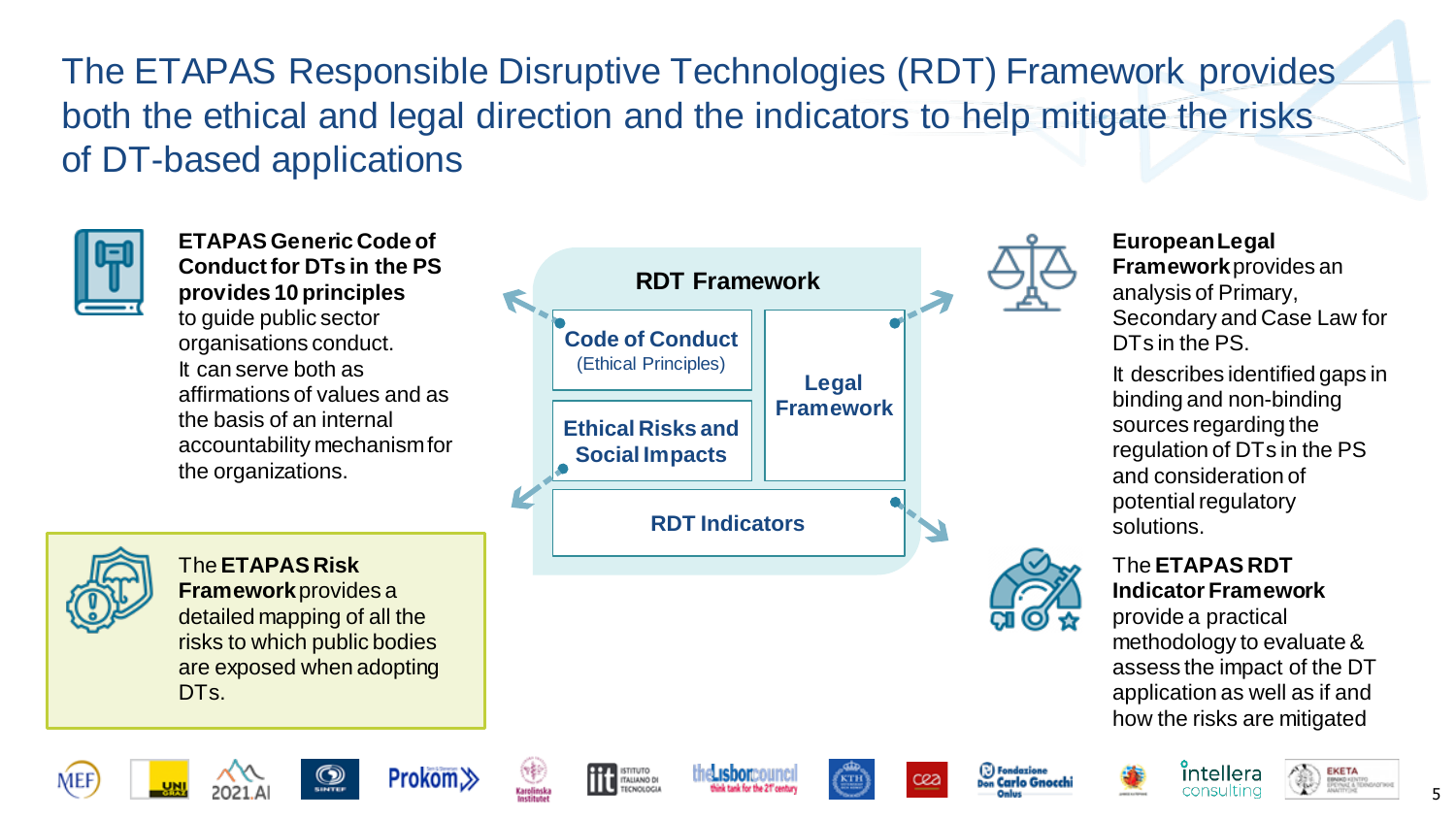# How we developed the ETAPAS Risk Framework?























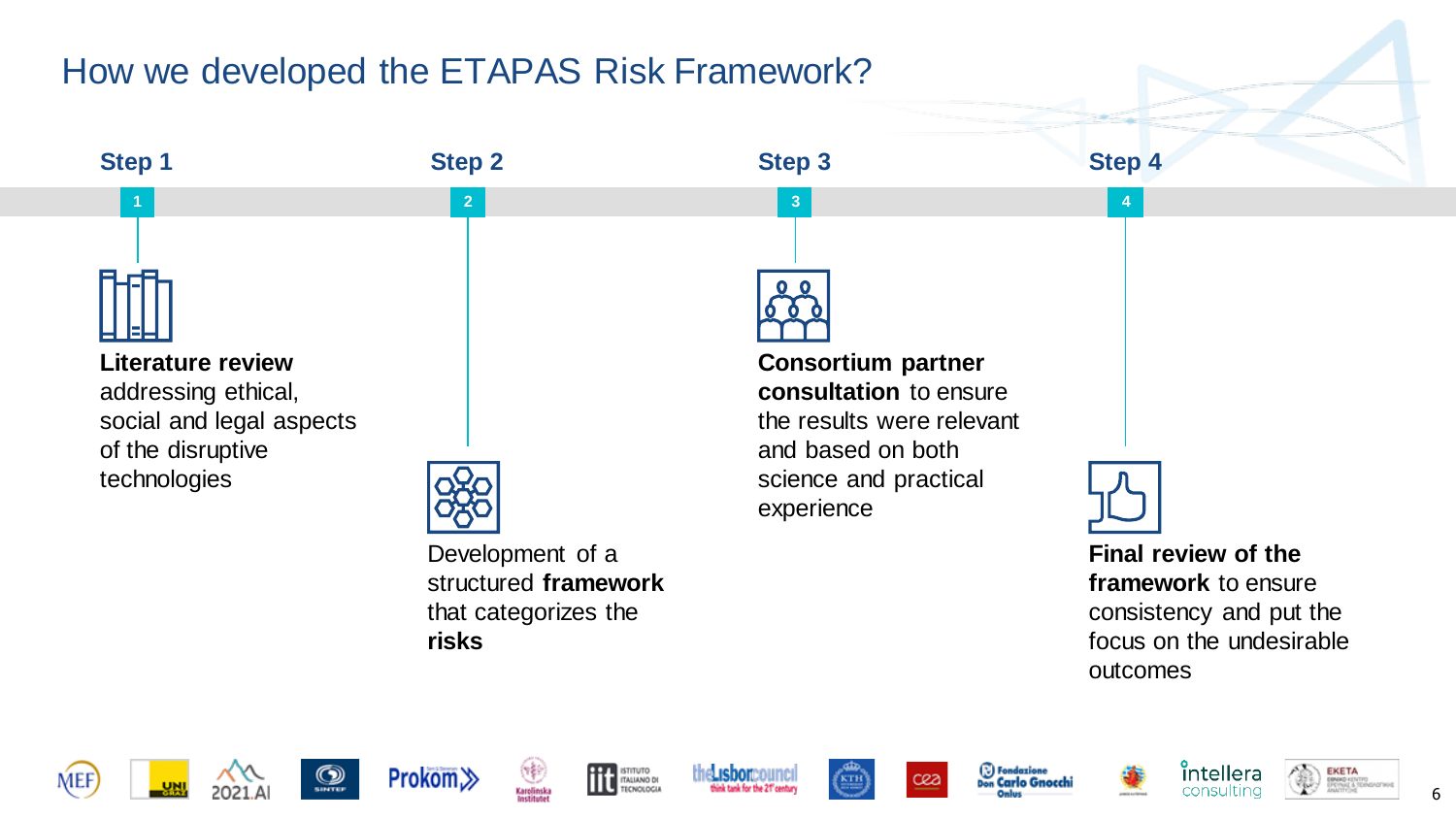# How the Risk Framework fits into the whole ETAPAS RDT Framework?

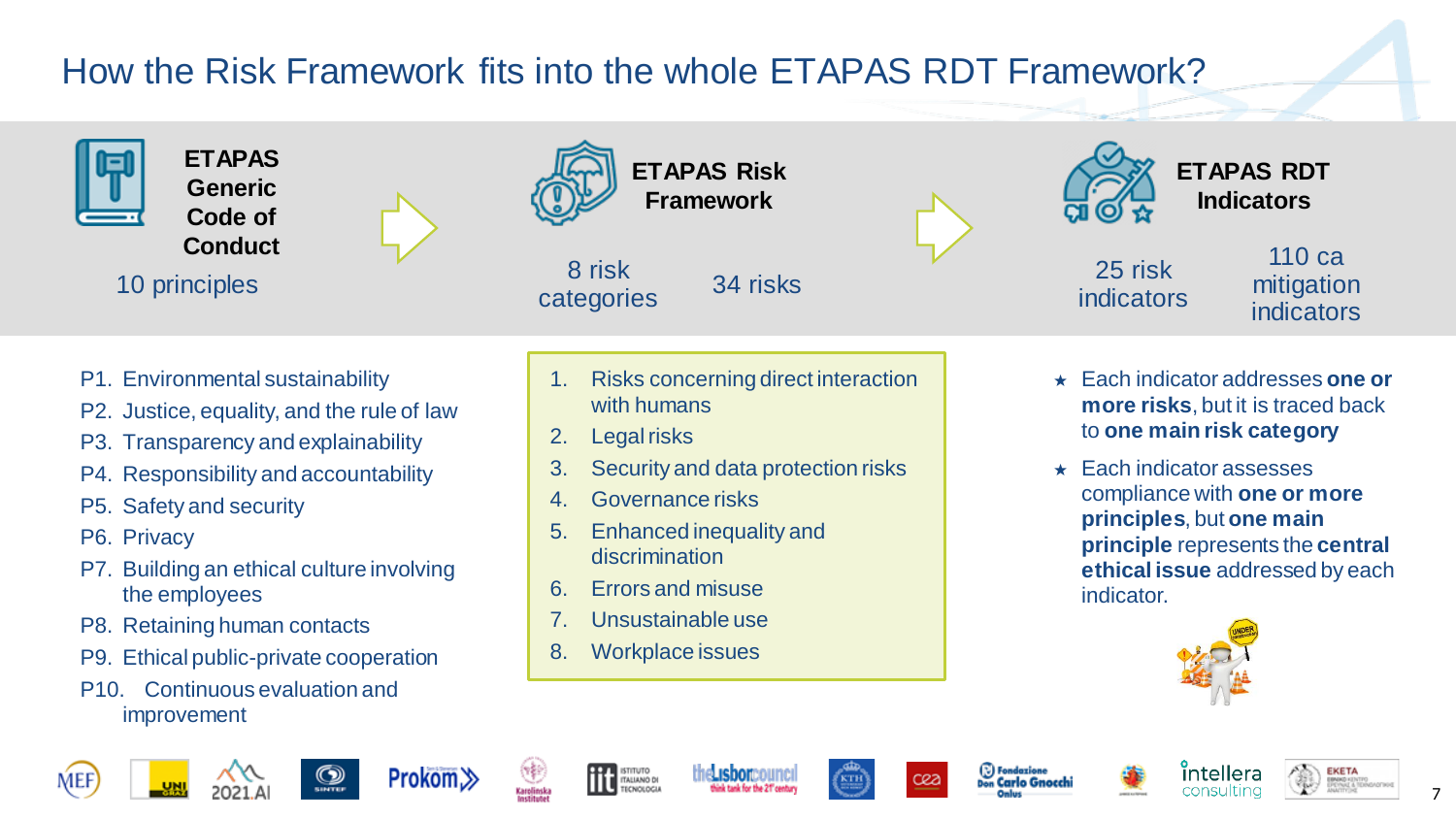# The ETAPAS Risk Framework – Risks concerning direct interaction with humans



#### **Risks concerning direct interaction with humans**

- Undisclosed technology use
- Replacement of human agency
- Exclusion of individuals
- Social isolation
- Psychological harm
- Physical harm



















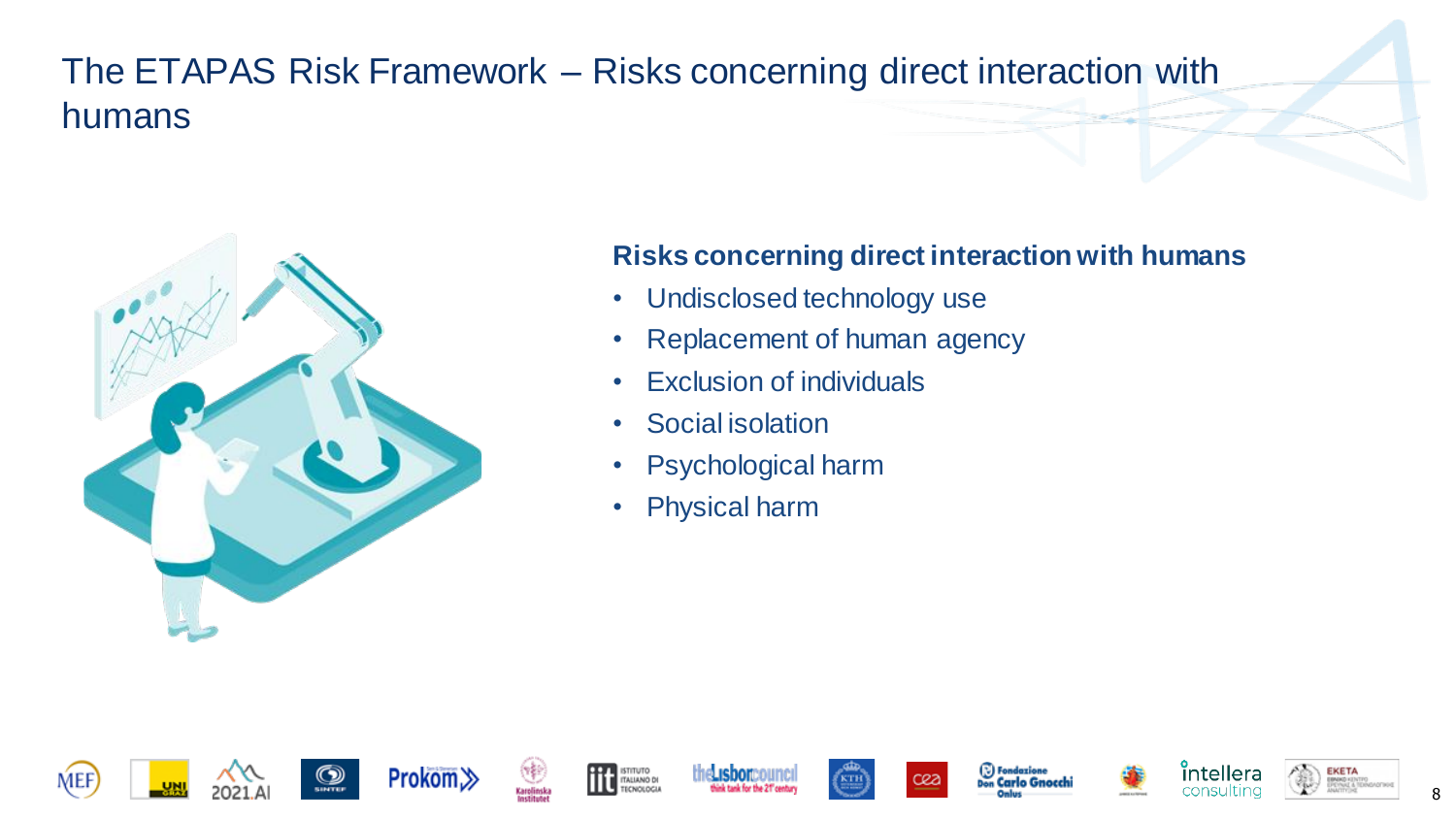# The ETAPAS Risk Framework – Legal risks & Security and data protection risks



#### **Legal Risks**

- Illegal behaviour
- Liability risks
- Lack of certification procedures

#### **Security and Data Protection Risks**

- Rogue applications
- Hacking to change the behaviour of the DT
- Hacking to get information access
- Loss of service continuity

















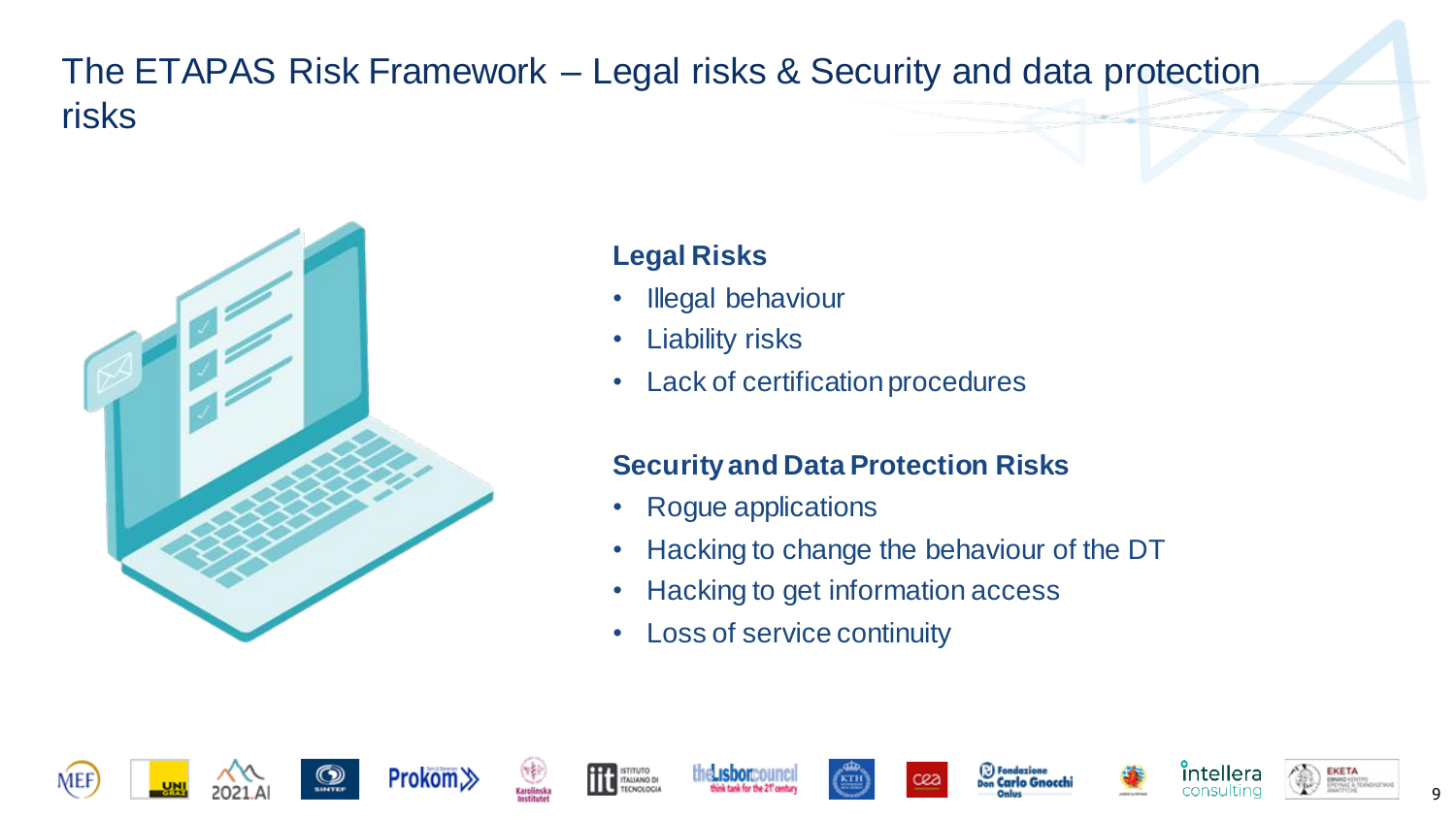# The ETAPAS Risk Framework – Governance risks



#### **Governance Risks**

- Lack of transparency and explainability
- Use for unintended purposes
- Poor human oversight
- Unclear accountability and responsibilities
- Distrust
- Relations with the private sector
- Waste of resources

















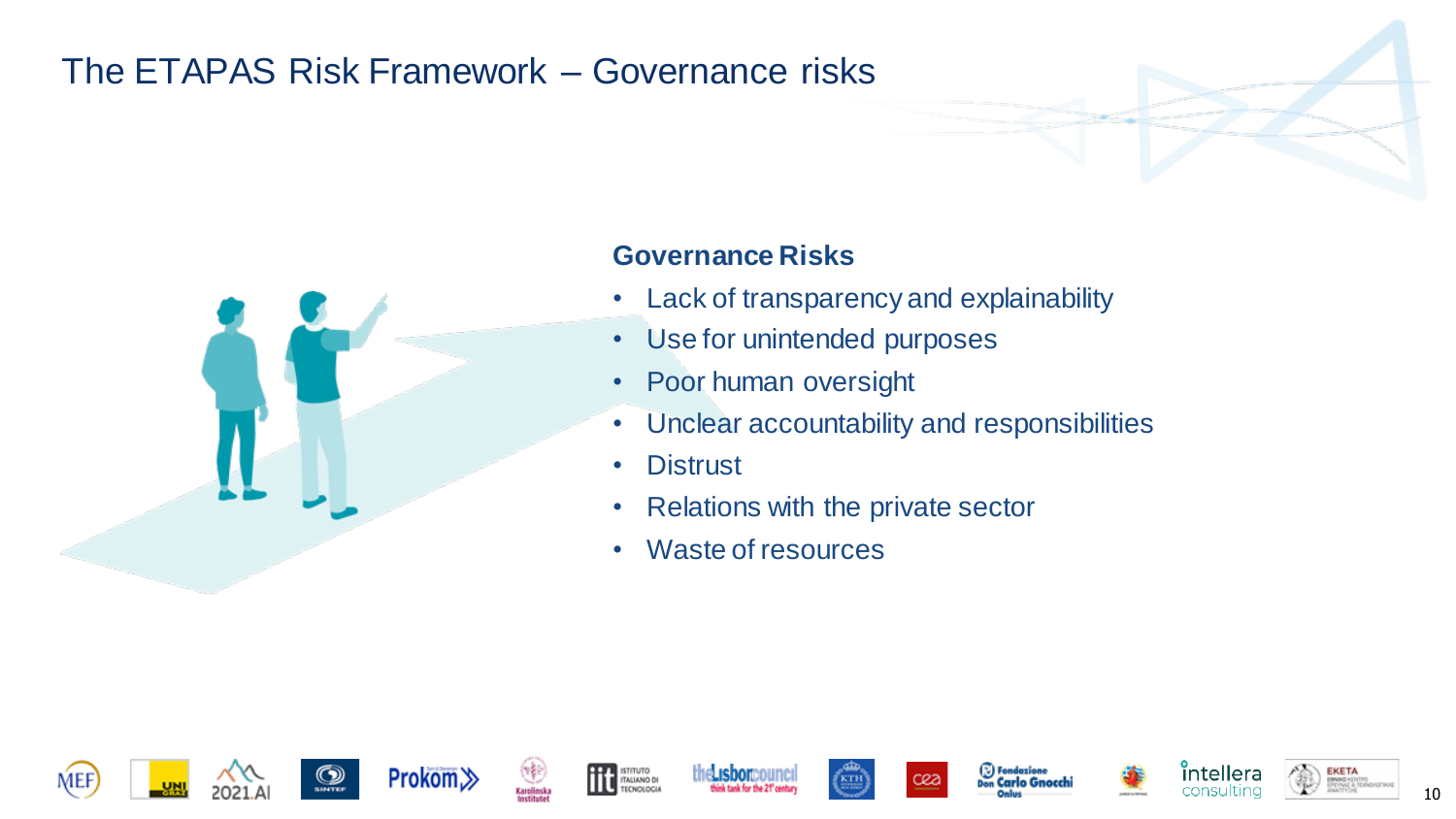# The ETAPAS Risk Framework – Enhancing inequality and discrimination & Errors and Misuse



#### **Enhancing inequality and discrimination**

- Biased outcomes
- Unequal access and benefit
- Concentration of power
- Loss of cultural diversity

#### **Errors and misuse**

- Unreliable or poor-quality outcomes
- Autonomous weapons proliferation
- Malicious surveillance
- Disinformation
- Democratic deficit
- Citizen storing

















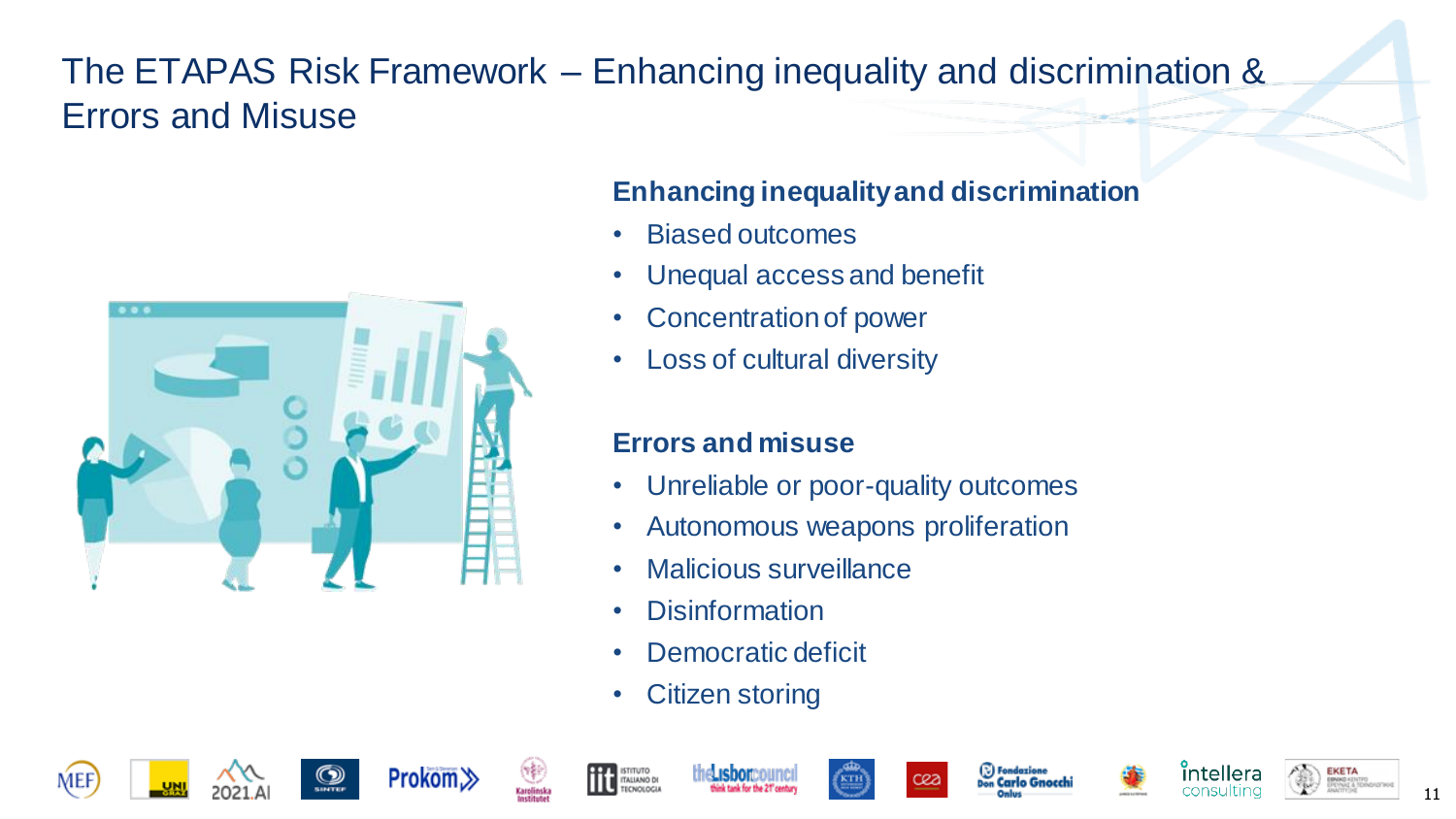### The ETAPAS Risk Framework – Unsustainable use & Workplace issues



#### **Unsustainable use**

- High level of energy consumption
- Use of environmentally unsustainable materials

#### **Workplace issues**

- Job displacement
- Lack of competences

















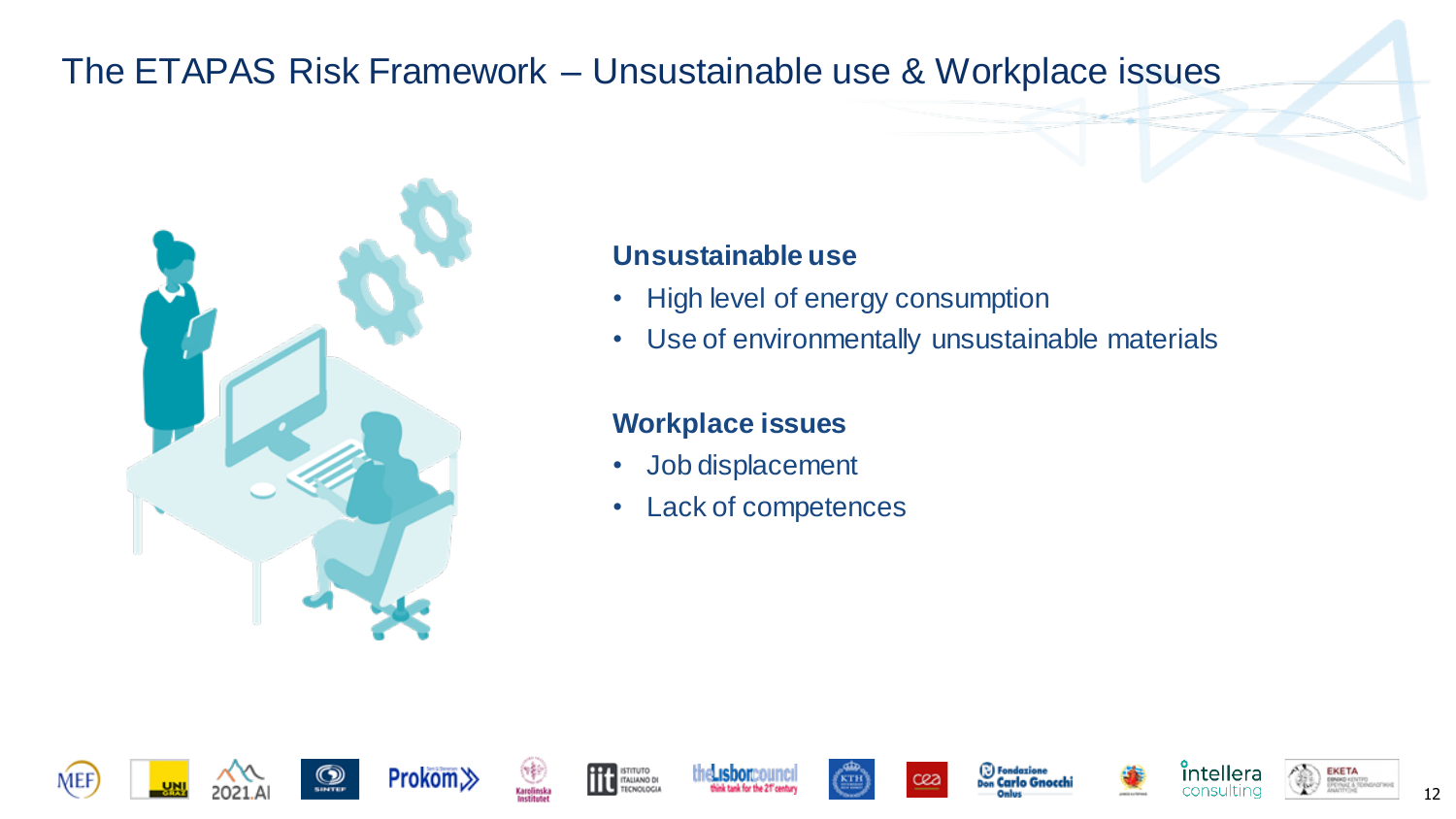# A bird's eye view on the ETAPAS Indicator Framework



#### Risk indicator

assessing if the risk is

relevant

*If the risk is present than mitigation questions are addressed*

# Mitigation indicator

evaluating the mitigation actions

*We foresee different types:*

- *Text question*
- *Numeric question*
- *Yes/No question*
- *Single choice question*
- *Multiple choice question*
- *Ratio Grid question*
- *Direct feedback to the users*

Prokom.

• *Computational* 

#### **Example**

Does DTA interact with the decision-making process of human endusers (e.g. recommended actions or decisions to be taken, presentation of options)? [Yes and it is fully autonomous; Yes, with a human-over-the-loop approach->; Yes, with a human-out-of-the-loop approach->; Yes, with a human-in-the-loop approach->; No]

- How does the users feel when taking decisions based on the DT application?
- Has your organization considered the task allocation between the DTA and humans for meaningful interactions and appropriate human oversight and control? [Yes; No]
- When the DTA is making a decision for which it is significantly unsure of the answer/prediction, is it able to flag the case and triage them for a human to review? [Yes; No]
- The relevant personnel will be able to assume control where necessary? [Yes; No]
- Does the DT solution provide sufficient information to assist the personnel to make an informed decision and take actions accordingly? [Yes, No]





ISTITUTO<br>ITALIANO DI







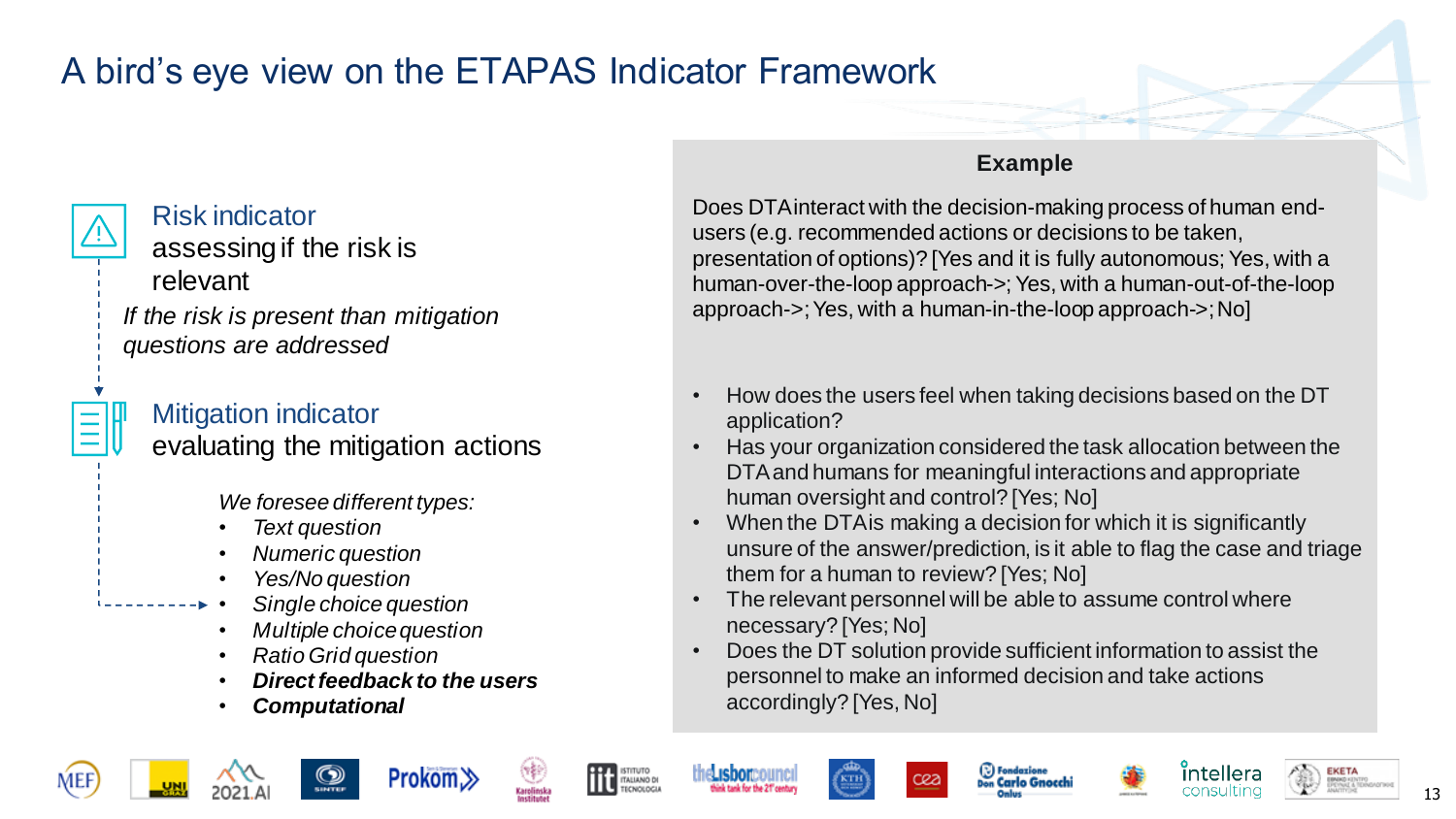# Testing the RDT Framework with the use cases: the process explained on the IIT & FDG Robot-mediated rehabilitation Use Case



Tailoring of the RDT framework to each use case



(E) Fondazione <sub>Don</sub> Carlo Gnocchi

Example: Let's consider the risk "psychological and mental impacts":

- ✓ **Addresses 1 or more ethical principles** such as Retaining human contacts; Safety & security
- ✓ **Requires 1 or more indicators to measure its impact** e.g. patient evaluation; presence of experts' oversights



2021.A

Prototype Platform

The platform will both measure and compute some of the indicators, as well as provide a dashboard for the use case owner for monitoring purpose **The Governance model will** be the The Governance model will





3 Synthesis & Impact pathways

The feedback and inputs collected during the test cases, especially those from the PAs, will be used to refine the RDT framework itself and feed into the Governance model

provide PAs with guidelines for applying the ETAPAS RDT Framework and methodology every time a PA wants to adopt a DT application









ISTITUTO<br>ITALIANO DI

TECNOLOGIA